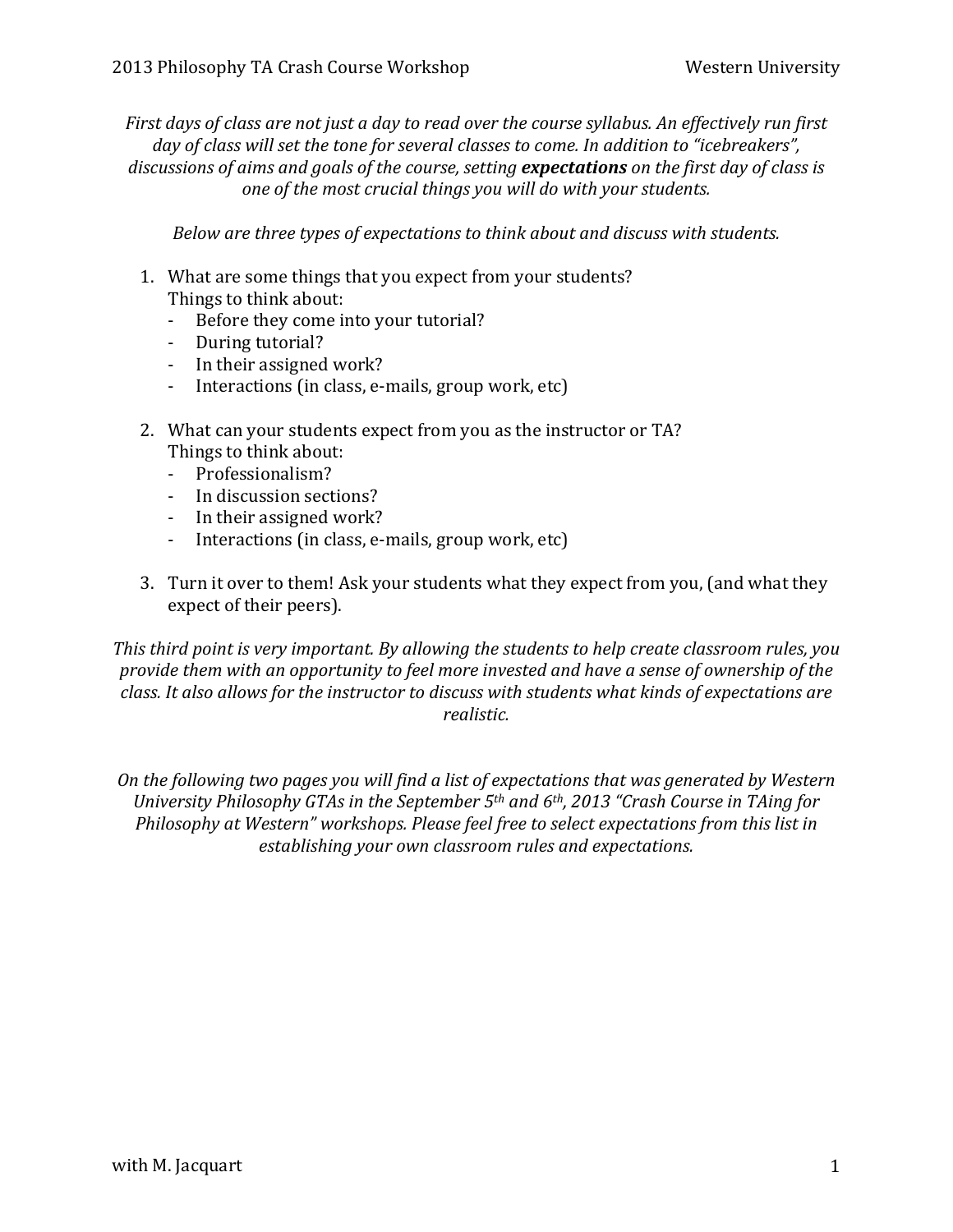# **What can your students expect from you?**

### Logistics/Administrative

- I will be on time to tutorial.
- I will come to tutorial prepared.
- I will engage the material in an effective manner.
- I will grade their work in a timely manner.
- I will be available to meet and discuss their work with them (within reason).
- I will be available for consultation.
- I will respond to their e-mails/questions within 24 hours.
- What are reasonable hours to get consultation on work (e.g., email within 48 hrs of an assignment's due date, when office hours are).
- I will practice fair anonymous grading procedures.
- Adaptability.
- Competent and prepared knower of things. If I don't know things, I'll let you know, but I will find the answer for you.
- Guidance and clear expectations for graded works (e.g., rubric given ahead of time).

### Tutorial Environment

- I will create a safe environment for everyone.
- I will create a positive, respectful environment with them to facilitate their learning.
- I will facilitate discussion (not dictate information like in a lecture).
- I will not carry the discussion for them. (I'm there to facilitate their discussion).
- I will be respectful.
- I will respect various viewpoints.
- I won't make them feel stupid, since there is no such thing as a stupid question.
- I will have ground rules for the tutorial that will apply to you, as well as to me.

# Learning

- You can expect me to be available and committed to their learning and improvement.
- I want each of you to succeed.
- I will cater to different learning styles and different abilities.
- I will learn from them as well / (in addition to them learning from me).
- I will help them consolidate class material.
- I will take into account how comfortable they participating are since they will be marked on participation. (Reflective learners are less likely to participate).
- I will be a resource for them, and help them find additional/secondary resources.
- When grading, I will provide them with detailed constructive feedback so that they can improve their work.
- I will give them advice on tackling assignments and on how to approach their readings, since this may be their first time reading these sorts of texts.
- You can expect me to help you see the relevance of our material outside of the philosophical context.